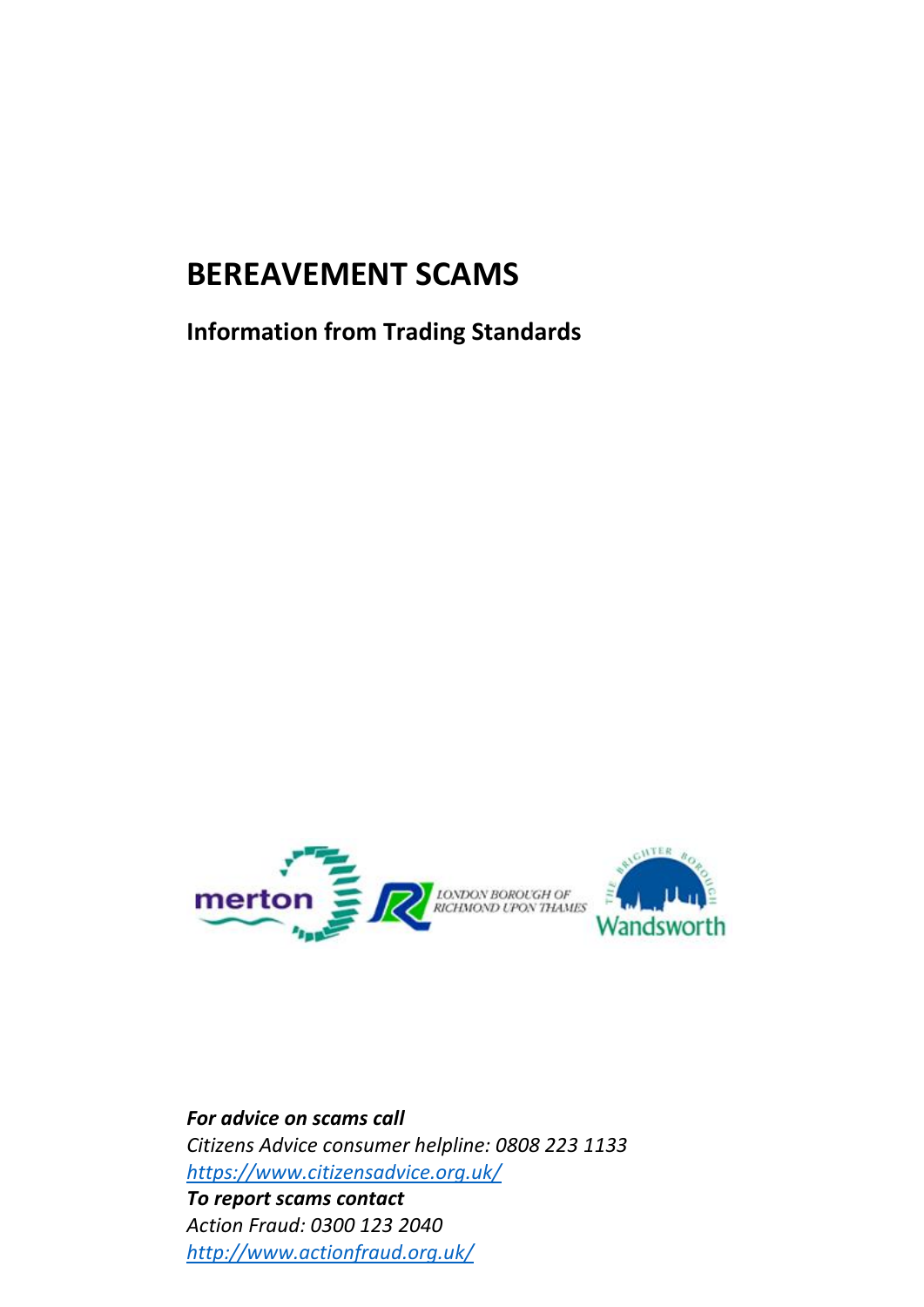You may be reading this leaflet because someone close to you has died recently. It is important to realise that there are people who may try to take advantage of you during this time. In this leaflet Trading Standards provide information on common scams which you or your relatives may come across following a bereavement so that you can keep yourself and your family as safe as possible.

#### **"You owe money" Scams**

Someone pretending to be a debt collector may call or write to inform you that you are responsible for your loved ones debts. They may put you under pressure to pay immediately. NEVER make a payment or give information over the phone. These debts may not exist. You may not be liable for the debt, so check with Citizens Advice or Trading Standards before making any payment.

### **"You are entitled to money" Scams**

Someone claiming to be an "Insurance Agent" notifies you that your partner left you a large life insurance policy pay out but you need to make a "final premium payment". They put you under pressure to pay quickly. Never make such a payment over the phone. Take time to FIND OUT the contact details of the insurance company concerned by making your own enquiries.

#### *For advice on scams call*

*Citizens Advice consumer helpline: 0808 223 1133 <https://www.citizensadvice.org.uk/>*

*To report scams contact Action Fraud: 0300 123 2040 <http://www.actionfraud.org.uk/>*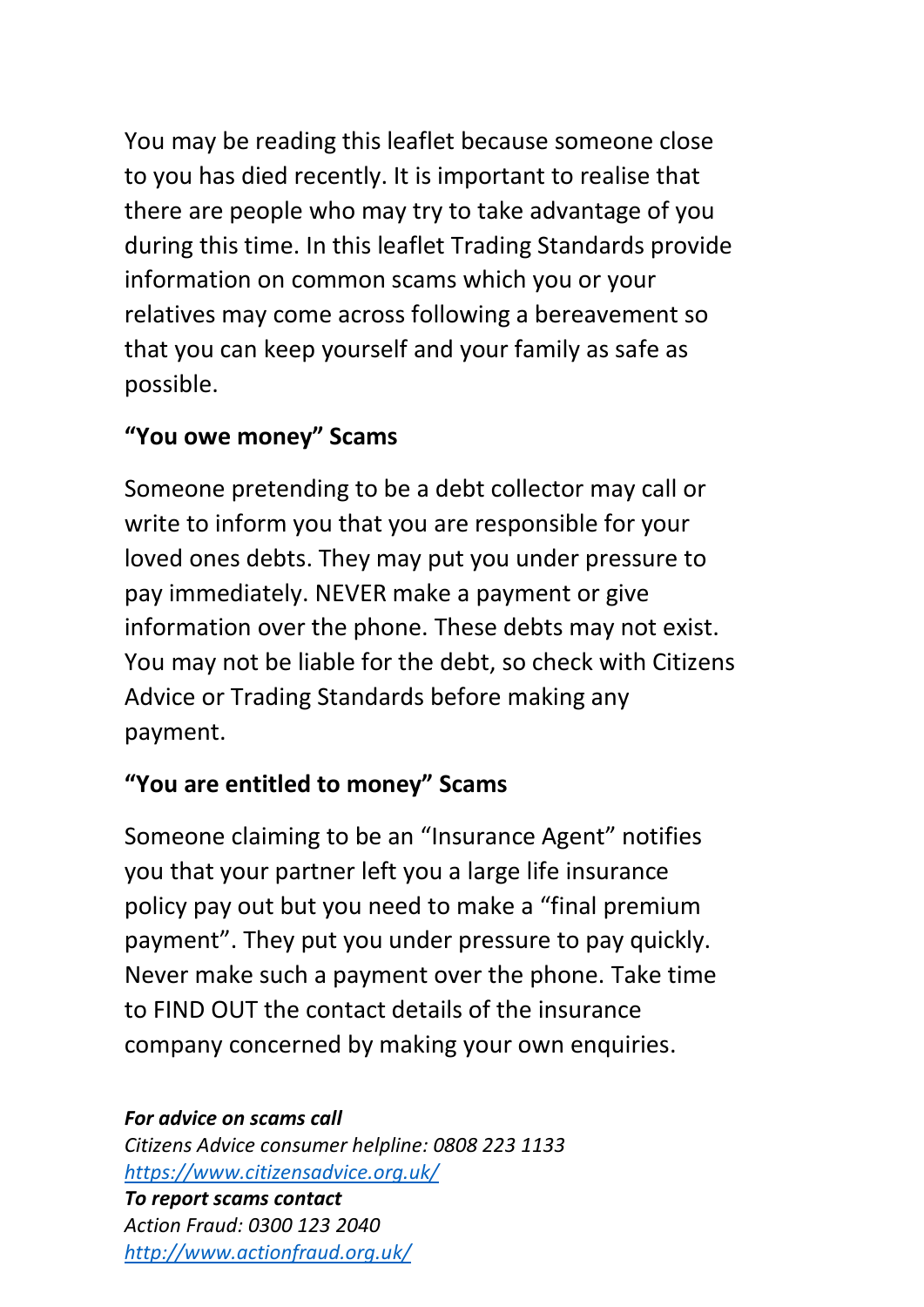## **Obituary Scams**

People search obituaries for information they can use to forge identities. Please limit the INFORMATION you include in an obituary. If possible, do not include the following information: Date of birth, address, birth town and mother's maiden name.

### **"Long lost relative" Scams**

Funerals are a time to connect with family, those you know and those you don't. Watch out for "long lost relatives" who come out of the woodwork to claim they are owed something. If you don't remember the relative or have never met them, they could be an imposter. Always CONFIRM his or her identity with another relative. If they insist they are owed an inheritance, a debt or property, consult a solicitor before making any decision.

#### **Clairvoyant Scams**

A Clairvoyant scammer may ask for payment to deliver a final message from your loved one – as long as you are ready to pay. They will keep asking for payments. DO NOT ALLOW a scammer to take advantage of you at a vulnerable time in your life.

*For advice on scams call Citizens Advice consumer helpline: 0808 223 1133 <https://www.citizensadvice.org.uk/> To report scams contact Action Fraud: 0300 123 2040 <http://www.actionfraud.org.uk/>*